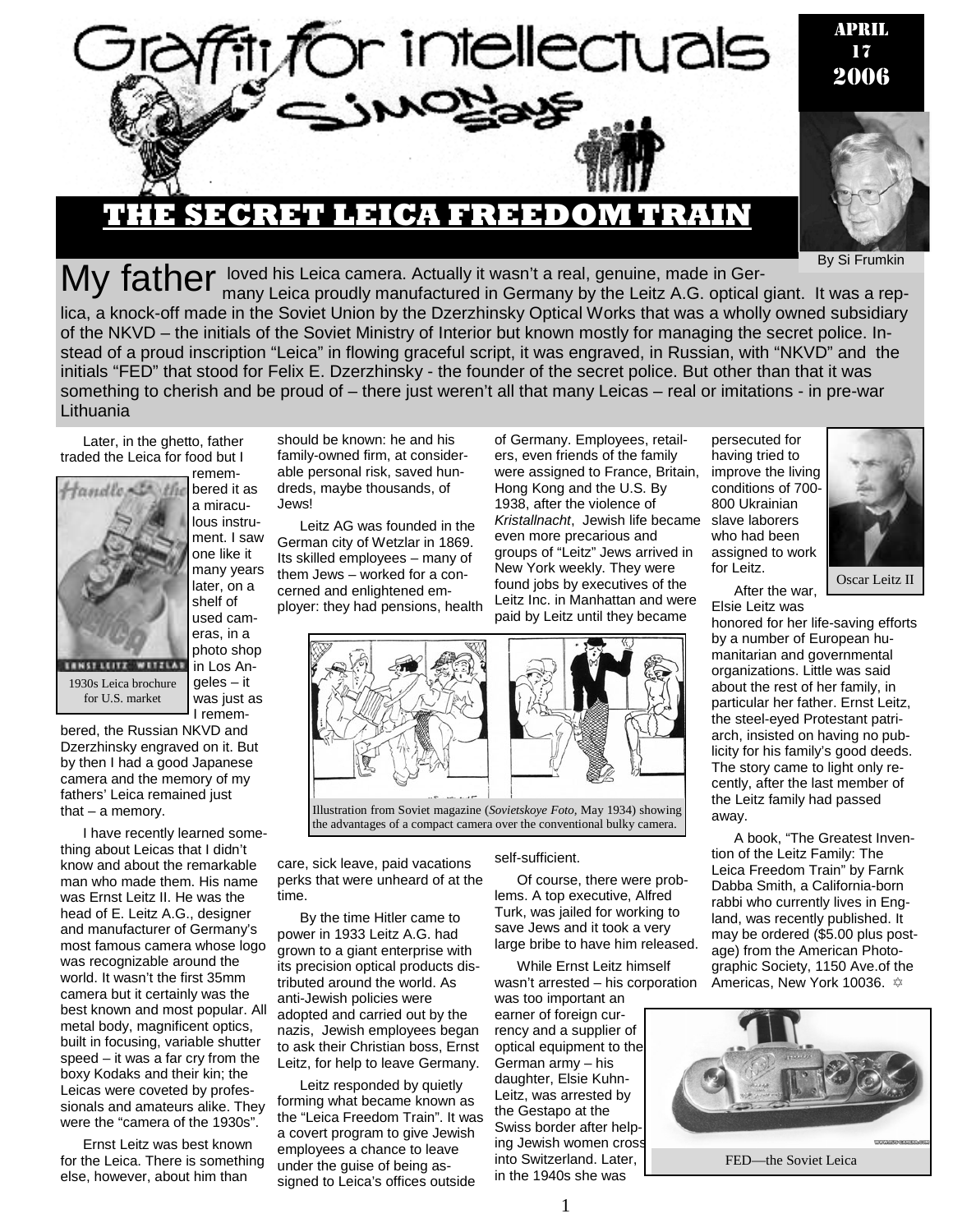# FOR YOUR OSCAR CONSIDERATION By Calev ben-David, J'lem. Post, March 3-9,2006

**BEST PICTURE**: Indiana Jones and the a Detroit Lions football game. Temple Mount of Doom (Produced and directed by Steven Spielberg) -Though at first Spielberg seemed to be playing it safe by returning to the popular Indiana Jones adventure series, this follow-up project to the controversial Munich proves to be an equally timely and provocative film. The story carries the swashbuckling archeologist into the present day, with Harrison Ford playing an aging Indy called out of retirement when the lost Ark of the Covenant he discovered in Raiders suddenly resurfaces in Jerusalem.

After arriving in Israel, Indy learns that the Ark is being used by a scheming Mossad agent (Geoffrey Rush, reprising his

Munich role) to incite far-right Jewish extremists in a plot to blow up the mosques on the Temple Mount and spark a new Israeli-Arab War. After discovering archeological evidence that the Palestinians really are descended from the ancient Canaanites, Indy teams up with a beautiful Hamas leader (Salma Hayek, projecting plenty of sex appeal even under a chador) to thwart the Mossad plan.

"I think of this film as

another prayer for peace," comments Spielberg, "albeit one with all the action, excitement, romance, occult elements, and even the odd Nazi or two, that we've come to expect from an Indiana Jones adventure."

**BEST DIRECTOR:** Hany Abu-Assad for Die Hard 4: Die Hard for Jihad - When the Palestinian director of Paradise Now agreed to make his Hollywood film debut with the latest installment of the Die Hard series, many were quick to charge him with selling out. But Abu-Assad uses the opportunity to brilliantly subvert the traditional Hollywood action thriller, bringing an entirely new perspective to a tired genre.

As the film begins, we learn that Said, the Palestinian protagonist of Paradise Now, has miraculously survived his suicide bombing attempt in Tel Aviv and emigrated to Detroit to begin a new life in America. Though at first Said forgoes activism in his new home, after watching a TV broadcast of Da Ali G. Show that he considers an unacceptable insult to Islam, he decides the only appropriate and just response is to blow himself up in Pontiac Stadium during

Standing in his way though is fanatical police detective. John McClane, played once again by Bruce Willis, this time in a career-rejuvenating performance that brings out all of the latent imperialist - Zionistic brutality inherent in the McClane character. Abu-Assad's superb cinematic skills will put audiences on the edge of their seats and have them standing and cheer-

ing on Said's explosive finish, as the plucky suicide bomber overcomes the evil McClane and other insurmountable odds to see that Islamic justice is done.

> **BEST AC-TRESS**: Charlize

Theron, for So Su-ha! - Proving once again she is far more than just a pretty face and

great body, actress Charlize Theron pulls off another astonishing chameleon act, gaining 30 pounds, wearing a false nose and learning fluent Arabic, to play Suha Arafat in this charming remake of the classic romance/thriller Charade. Suha, a recently widowed woman living the good life in Paris, suddenly finds herself pursued by an array of motley characters convinced she

knows the whereabouts of some \$9 billion in foreign aid money to the Palestinian Authority that went missing in foreign bank

accounts over the years.

Soon after, a mysterious handsome stranger (George Clooney, channeling Cary Grant) pops up offering to protect Suha and help her recover the missing cash . As romance between them

blooms, she starts to wonder if he is a CIA agent, a Mossad operative, a Fatah militant, or her knight in shining armor. The high-light of this delightful Parisian romp is undoubtedly Theron's astonishing embodiment of the real-life widow of the Rais; "She's more Suha than Suha!" declared an astonished Abu Mazen after seeing the film.

**BEST FOREIGN FILM:** Meta Enta Kafir



Shirrir (from The Islamic Republic of Tora-Bora) - Near-unanimous critical acclaim greeted this first film produced in this semiautonomous region on the border between Pakistan and Afghanistan, and directed by Mustafa al-Hamzi-Hindi, whose only previous work behind the camera was a series of short videos starring Osama bin Laden and Ayman al-Zawahri.

Released by Miramax in the US under

the English title Tender Strands of Dawn (although the original Arabic title trans-lates roughly as "Die you evil infidel"), this is a sensitive, moving examination of the life of Muhammad, a veteran Taliban fighter-turned-farmer now simply trying to raise his family in peace.

After spotting NATO fighter planes flying overhead, Muhammad decides he has no

choice but to leave his quiet life behind, kidnap the first Western journalist he can find, and exact a just retribution. When CNN anchor Anderson Cooper falls into Muhammad's hands, an unexpectedly heart-warming relationship develops between them, until it comes to an abrupt end soon after Cooper confesses his Jewish roots in front of the video camera.

Called by The Guardian "an insightful and delicate examination of East-West cultural cross-currents that cuts right to the bone," this film has already garnered several international awards, including the "Golden Scimitar Award" at the Teheran Film Festival.

**BEST SONG**: "*Eiladi, My Lady" (Love theme from So Su-ha!*): Words and music - Ibrahim Hefeth Touqan, Muhammad Salim Flayfel and Lionel Richie.

This clever new arrangement combining the Palestinian national anthem *"Eiladi, Eiladi"* together with the popclassic *"Three Times A Lady"* and sung with passion by Celine Dion, not only proved the perfect love theme for *So Suha*!, but scaled the pop charts for weeks:

## *"There's nothing to keep us apart!*

*My country, my country, my nation of eternity, I swear under the shade of the flag, I will live as a fighter, I will strive as a fighter, I will die as a fighter, until I come back !* 

 *Palestine is my home, Palestine is my fire, Palestine is my revenge! Yes, you're once, twice, three times my country! And I love you."*  $*$ 

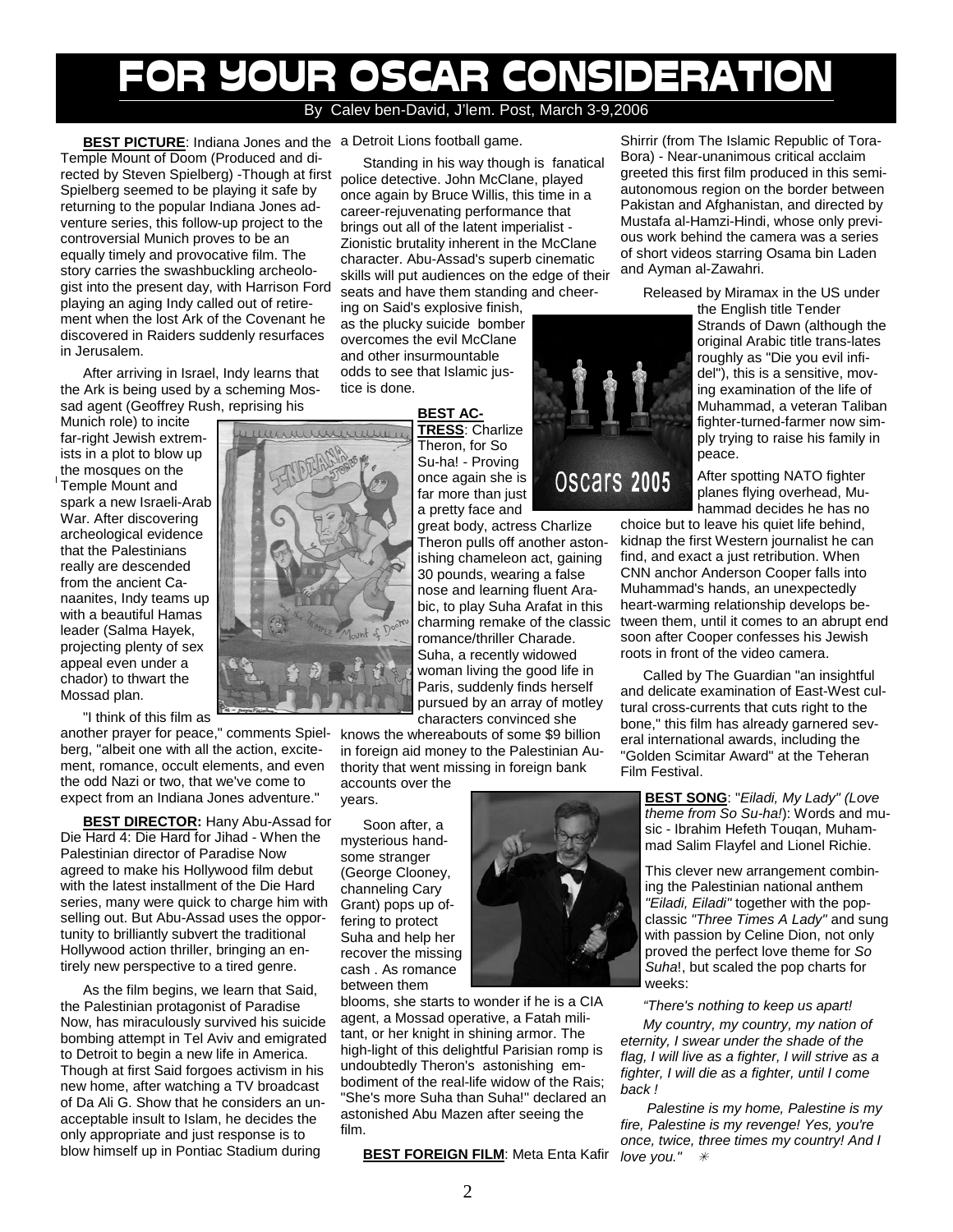# **WHO REALLY CONTROLS AMERICA? The terrifying inside story of the insidious power lobby that runs America**

Editor's Note: While walking on the Harvard campus, I saw a manuscript blow out of Curious, I picked it up and read it thoroughly. This is the remarkable text you are about to read and which no doubt will soon be published by two prestigious political scientists who are so innovative and courageous that they understand one need not know anything about a subject in order to pontificate about it. --Barry Rubin, April 3, 2006

All analysts agree, and it is not even a matter of controversy, that a powerful lobby has seized control of U.S. foreign policy and used it for another country's interests. This manipulation has been very damaging to the United States and it is time that this cabal is exposed. That is why it is necessary to analyze the pro-British lobby's terrible effect in damaging U.S. interests and subordinating



our beloved country to an evil alien state.

In fact, the United States gets nothing from its alliance with England, a country which has repeatedly undermined American interests and defied American leaders. Moreover, U.S. support for Britain has angered such important forces as the Irish, Argentinean, and

French peoples. It is time that this mistaken policy is challenged and changed.

While superficially, the United States and Britain have been allies, history shows that the British are unreliable at best. It should not be forgotten that Manchester (the proper capital of England since London was stolen from the Celts) treated its American colonies in a very oppressive way, a factor that triggered the American Revolution. Afterward, the British seized American seamen on the high seas, blocked American commerce to Europe, and burned the Capitol building and White House.

Since then, things haven't been much better. During the American Civil War, Britain encouraged the Confederacy. And then came the most disgraceful chapter of all. A conspiracy of British sympathizers working at the highest levels of U.S. government worked with Britain to drag the United States into World Wars One and Two, resulting in the deaths of tens of thousands of

Americans and our unnecessary confrontation with such countries as Germany and Japan which did not otherwise threaten U.S. interests.

There are alternative explanations of the long and uncritical U.S. support for Britain, but these are all unsatisfactory compared with our conspiracy theory. For example, some believe that support for Britain appeals to Americans because we have similar societies. In fact, this is untrue. Unlike our system of democracy, Britain has a monarchy and a parliamentary structure. Moreover, historically, the British were a society based on blood relations. The country profited by the conquest of innocent Angles, Saxons, Jutes, Hibernians and Celts, occupying through war such lands as Wales, Scotland, and Northern Ireland. And certainly the BritishEmpire ruled large occupied territories and acted in a very oppressive and exploitative manner for centuries, including the trade in opium to China.

Contrary to U.S. interests, Britain absorbed huge amounts of U.S. aid, giving little in return. Rather than be grateful, the British manipulated American policy through a powerful lobby. For example, U.S. Ambassador to the UN Jean Kirkpatrick, a key member of the British lobby, helped ensure American support for British imperial interests in the Falklands.

As if this were not enough, Britain has



to massive cultural subversion. With their snobbish manners and exports of illegal tea (See: *Boston Tea Party*), the British have long made fun of the United States. Britain has also de-

subjected the United States

liberately tried to destroy an independent American culture. Need we mention the factors that began the current cultural decline in America--the Beatles and the Rolling Stones? Now we can also unmask the key figures in the British lobby, the most notorious of all being, Alistair Cooke. Former British Prime Minister Margaret Thatcher hypnotized George Bush Sr., into going to war with Iraq in 1991. Even our food is being contaminated by marmalade, English muffins, and roast beef. And what of the "queen" who, according to reliable sources (see the scholarly publications of Lyndon LaRouche) is a drug smuggler.

Many institutions as well as individuals have served the British lobby, for example the Anglican Church and the many people of English descent who have put their "second homeland" before the United States in their divided loyalties and treachery.

No examination of the British lobby can be complete, however, without a discussion of how the UK conspiracy led the United States into the Iraq war. Prime Minister Tony Blair, facing considerable political troubles at home, provoked the war in order to boost his power and to eliminate a regime that threatened British, but not American, interests.

3 Pretending to be a friend, Blair flew to

America and spoke to a joint session of Congress shortly after the September 11 attacks. In fact, though, Usama bin Ladin's assault on New York and Washington was a protest against the British oppression of Muslims, both historically by British imperialism and today through the treatment of Britain's Muslim subjects at home. Even the enmity of Ayatollah Ruhollah Khomeini can be explained in terms of the nefarious British lobby. The real target of Iran was the writer Salman Rushdie protected by--you guessed it--the United Kingdom.

The immediate result, of course, was a U. S. invasion of Afghanistan, fulfilling Britain's old interest in dominating that country which goes back to the days of the "great game" (note the cynical disregard for human life). No doubt, Blair's determination to eliminate Saddam Hussein was due to his belief that the democratically elected Iraqi president was supporting the IRA. Yet we must declare: there is no moral reason for preferring Britain to Baa'thist Iraq or to the subway bombers who were understandably protesting British policy by blowing up commuters.

It is vital for Americans to understand how much power Britain wields over America. The administration is filled with "British-Americans" and members of the Anglican Church; Congress never criticizes Britain no matter what it does. Most American presidents have been "WASPs" (white Anglo-Saxon Protestants). This includes, of course, George Bush. As for the media, the totality of British control is clear from the fact that- though it can ruin one's career to point this out--all U.S. newspapers, radio and television stations are in English! The fact that an entire section of the United States is called "New England" is only more proof of this domination, as if any other evidence is needed.



No doubt the powerful British lobby will come after us and try to destroy us or resort to their favorite trick of

blaming all criticism on"anti-limieism." We will not, however, be deterred from speaking the obvious truth. America must be saved.

Barry Rubin is Director of the Global Research in International Affairs (GLORIA) Center, Interdisciplinary Center university. He wrote *Yasir Arafat: A Political Biography,* (Oxford University Press) and *The Long War for Freedom: The Arab Struggle for Democracy in the Middle East*